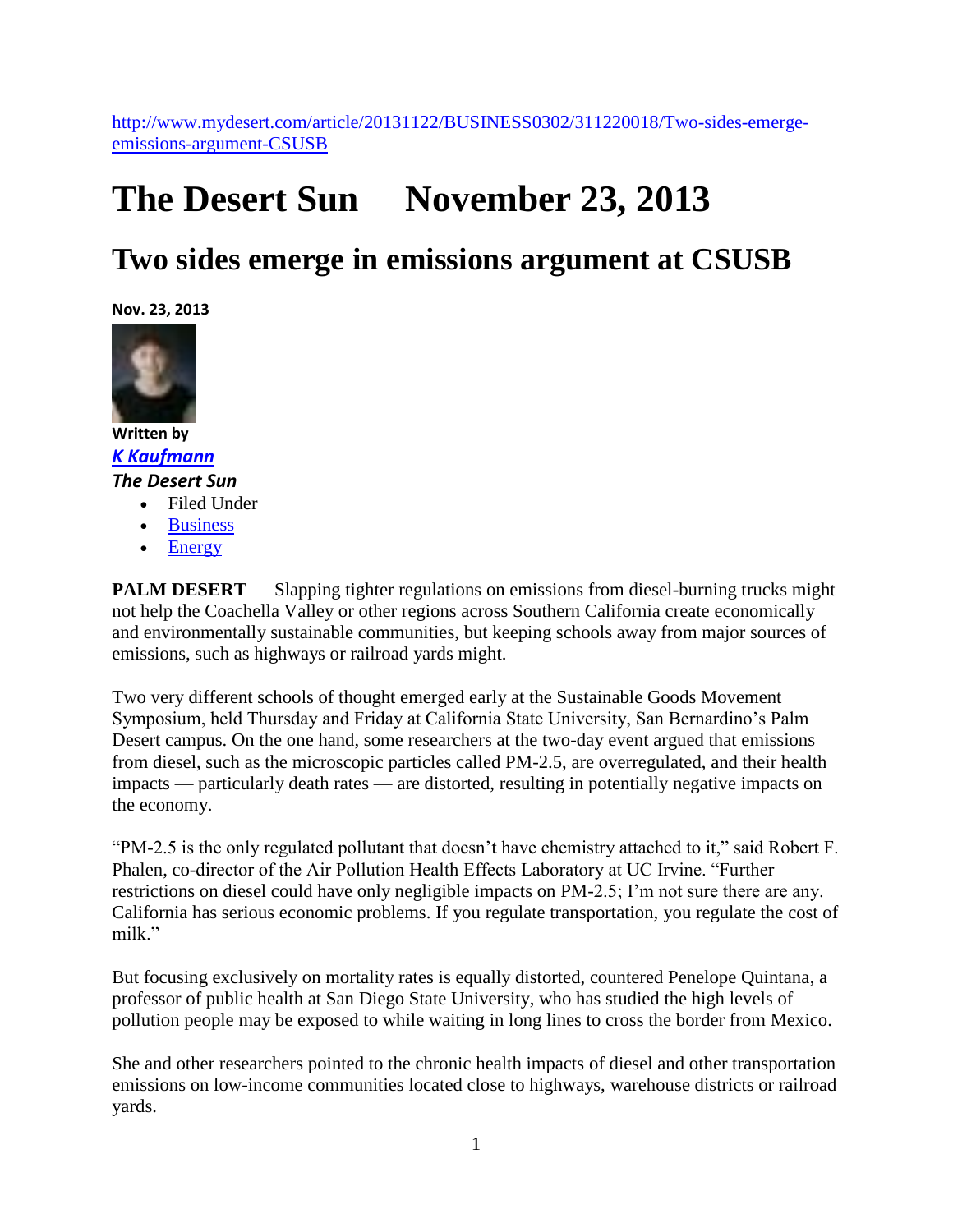Samuel Soret, associate dean for public health practice at Loma Linda University, found children at a school located near the San Bernardino rail yard were 59 percent more likely to score below normal levels on lung function tests than children at a control location not near the yard.

Both sides of the debate have strong resonance for the Coachella Valley, where air quality is affected by the fleets of diesel trucks moving goods east and west on Interstate 10 and where business leaders want to draw more of that traffic to diversify the economy and grow jobs by developing the area as a distribution and warehouse hub.

"In environmental groups, there is a focus that doesn't adequately address socioeconomics," said Riverside County Supervisor John J. Benoit, who opened the conference with an overview of air quality issues in the South Coast air basin. "We've made such strides in air quality. We have to balance socioeconomics."

The American Lung Association regularly rates Riverside County as having some of the worst air pollution in the nation.

A possible midpoint between the two opposing views is a concept of sustainability that encompasses environmental, economic and social concerns, said Robert N. Phalen, an associate professor of public health at Cal State San Bernardino and son of Robert F. Phalen.

"We need to consider more than one factor," said the younger Phalen, who also served as the conference organizer. "Risk assessment is done on a case-by-case basis, yet public health does not occur on a case-by-case basis. We have to push something that's multifactoral, that's going to improve public health instead of tackling 5 percent or 10 percent of the issue."

The pitfalls of finding that middle ground were played out in conference sessions where advocates for low-income communities and representatives from industry groups each laid claim to the banner of environmental justice.

Penny Newman, executive director of the Center for Community Action and Environmental Justice, recalled the challenges faced by the small Riverside County community of Mira Loma, which in a period of about four years went from a quiet enclave of dairy farms to a distribution hub completely hemmed in by large warehouses.

"We worked with developers so there is room for trucks to park instead of being out on the street and designing projects so there is somewhere (for truckers) to eat," she said. "A lot of things, it comes down to planning. No one is thinking it through."

Joe Rajkovacz, director of governmental affairs of the California Construction Trucking Association, spoke of the pending economic impacts of regulations requiring truckers to install expensive pollution filters by Jan. 1, 2014 — costs that will fall heaviest on owner-operators who only have one to three trucks.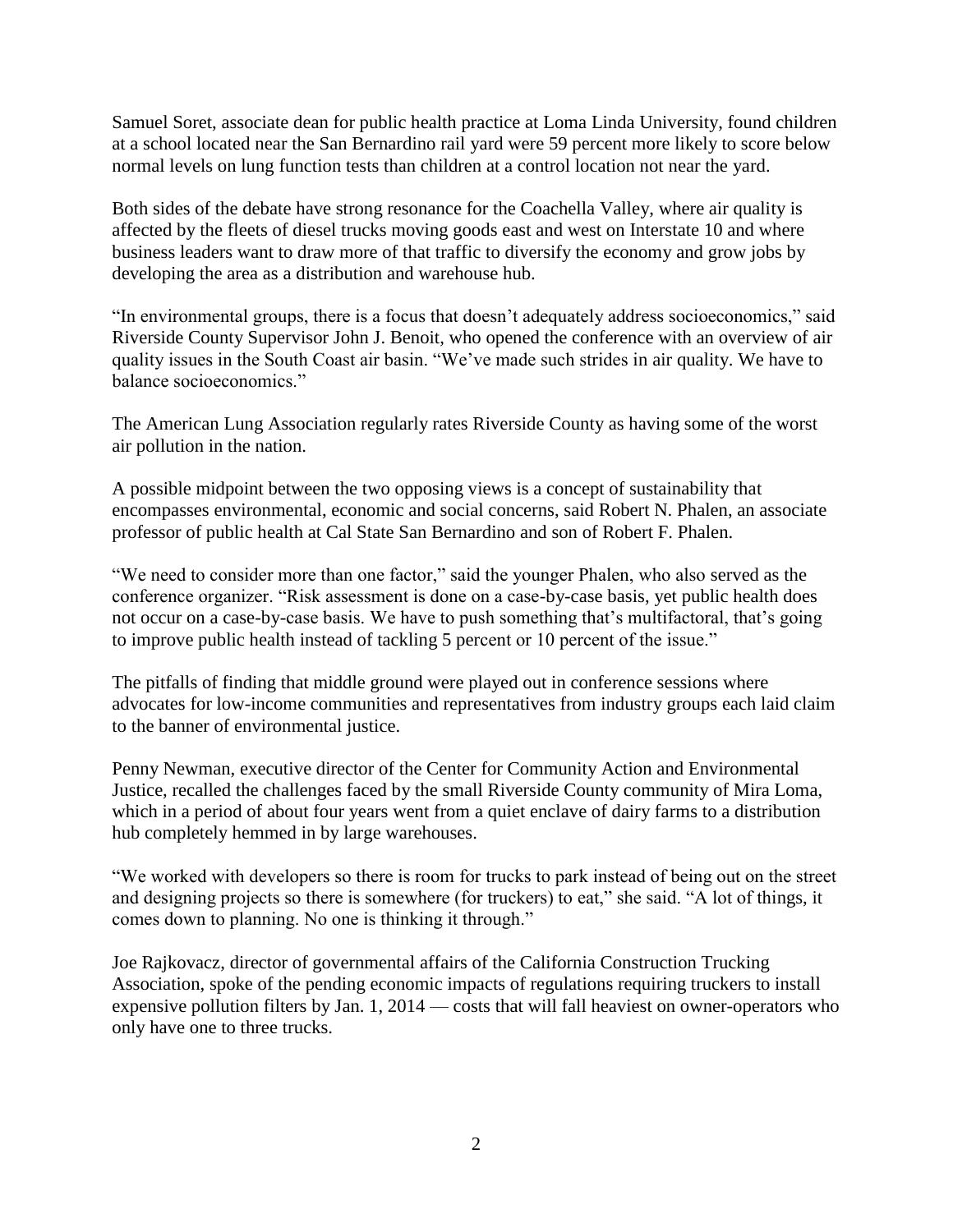"They're using environmental regulations to eliminate small competitors. Small guys are the ones who bring you products," he said. "You can't regulate with a broad rule. There are all these micro-industries. Diesel engines for mining are different from refrigerated trucks."

The California Air Resources Board is launching the regulations as part of a larger statewide program to cut diesel emissions. Agency representatives were invited to speak at the conference, but did not attend, Robert N. Phalen said.

Beth White, a manager for the agency, said in a phone interview Friday that more options are being developed to help owner-operators with small fleets, including extensions and extra funding. A series of community meetings will be held across the state next month.

Echoing Phalen, Soret said the way forward must be one that can acknowledge the conflicts and pull in a broad range of voices and views.

"What we still need to reckon with, there are specific places, certain communities and other collective organizations receiving a negative impact. That's where the rubber meets the pavement. How do we reconcile the fact that goods movement is good overall but there will be times that there will be acute effects for certain places or certain people. and how can we resolve that? We need to bring people around the table people who may not have thought of themselves as players."

Energy reporter K Kaufmann can be reached at (760) 778-4622